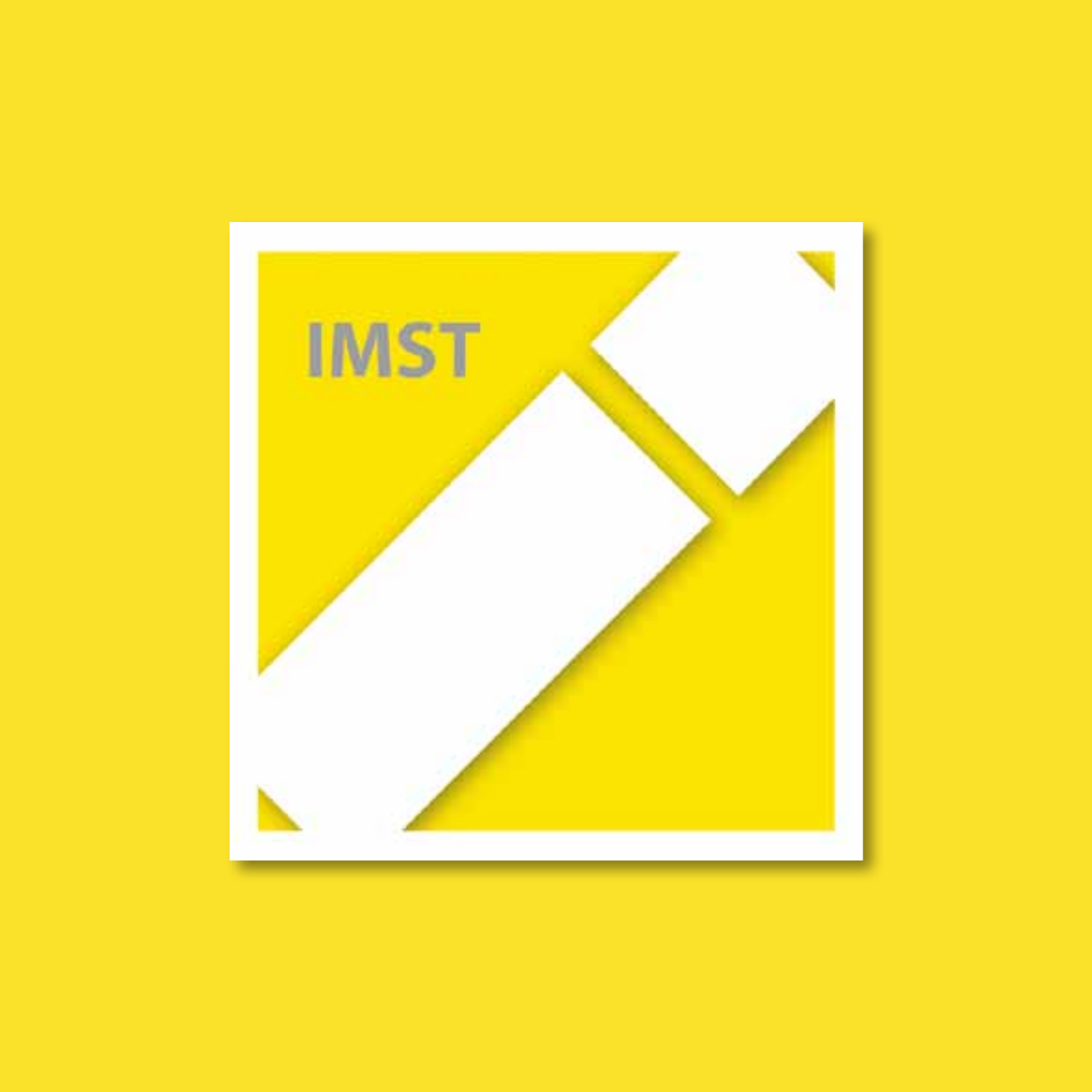#### *The objective*

*Children who enjoy learning. Children who learn a great deal. Children who are interested.*

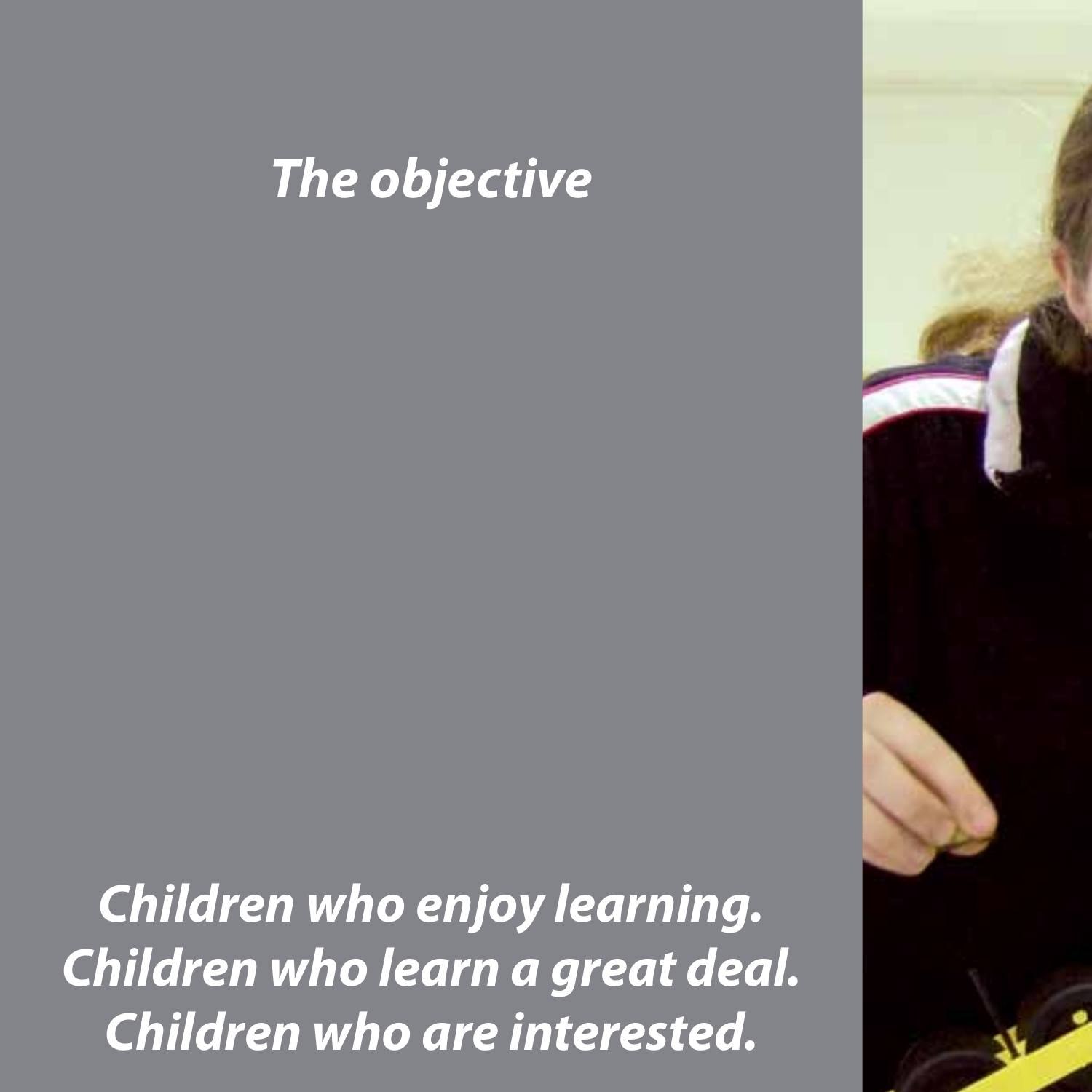**Josef Gottsbachner (Sacre Coeur Grammar School in Pressbaum) "To apply data logging and analysis, and thereby encourage and promote the self-study and independent activities of pupils"** The project report findings are available online in the IMST wiki www.imst.ac.at/wiki

ŀ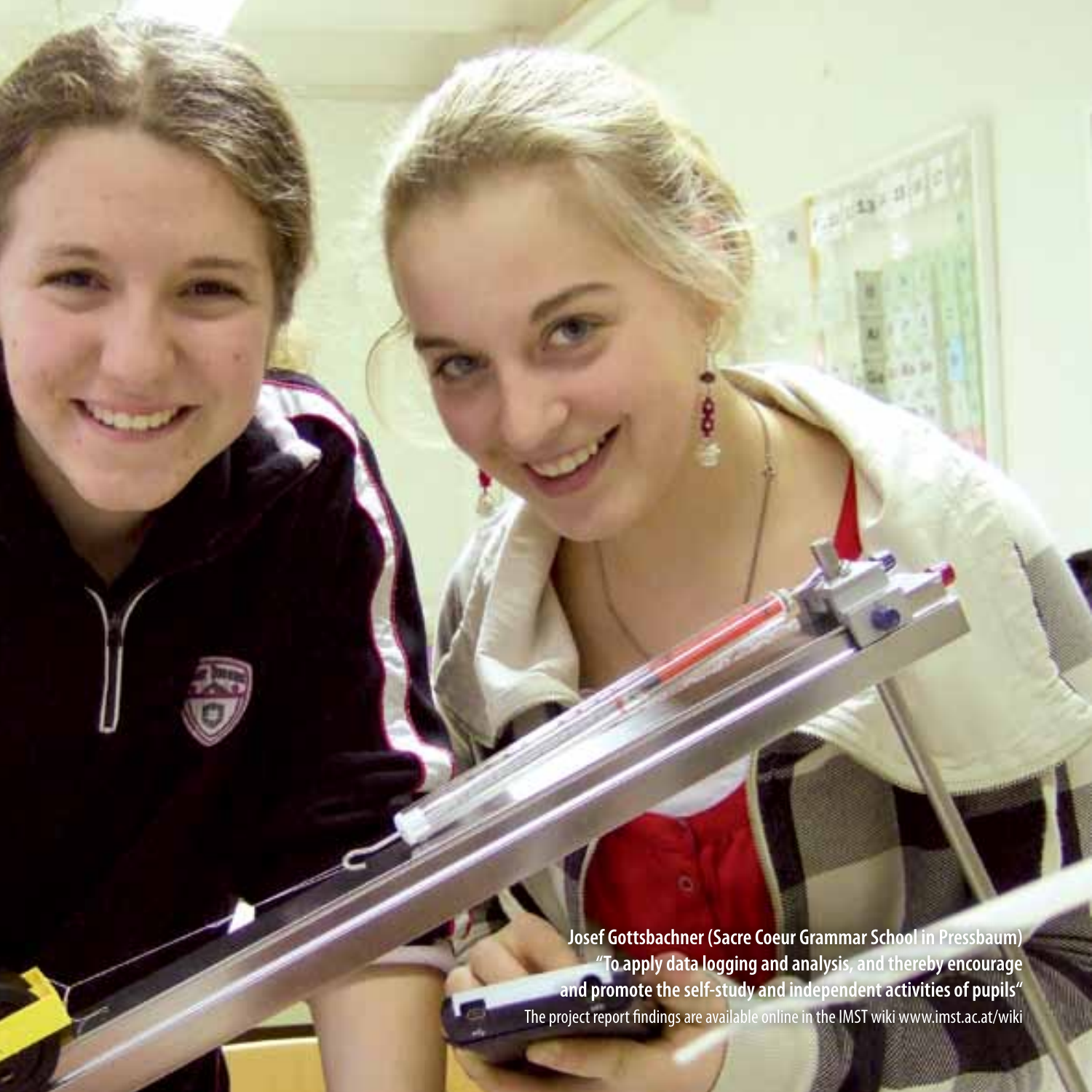**Konrad Steiner (formerly HLFS – higher technical college for agriculture and forestry) "Synthetic biology on trial in the school"**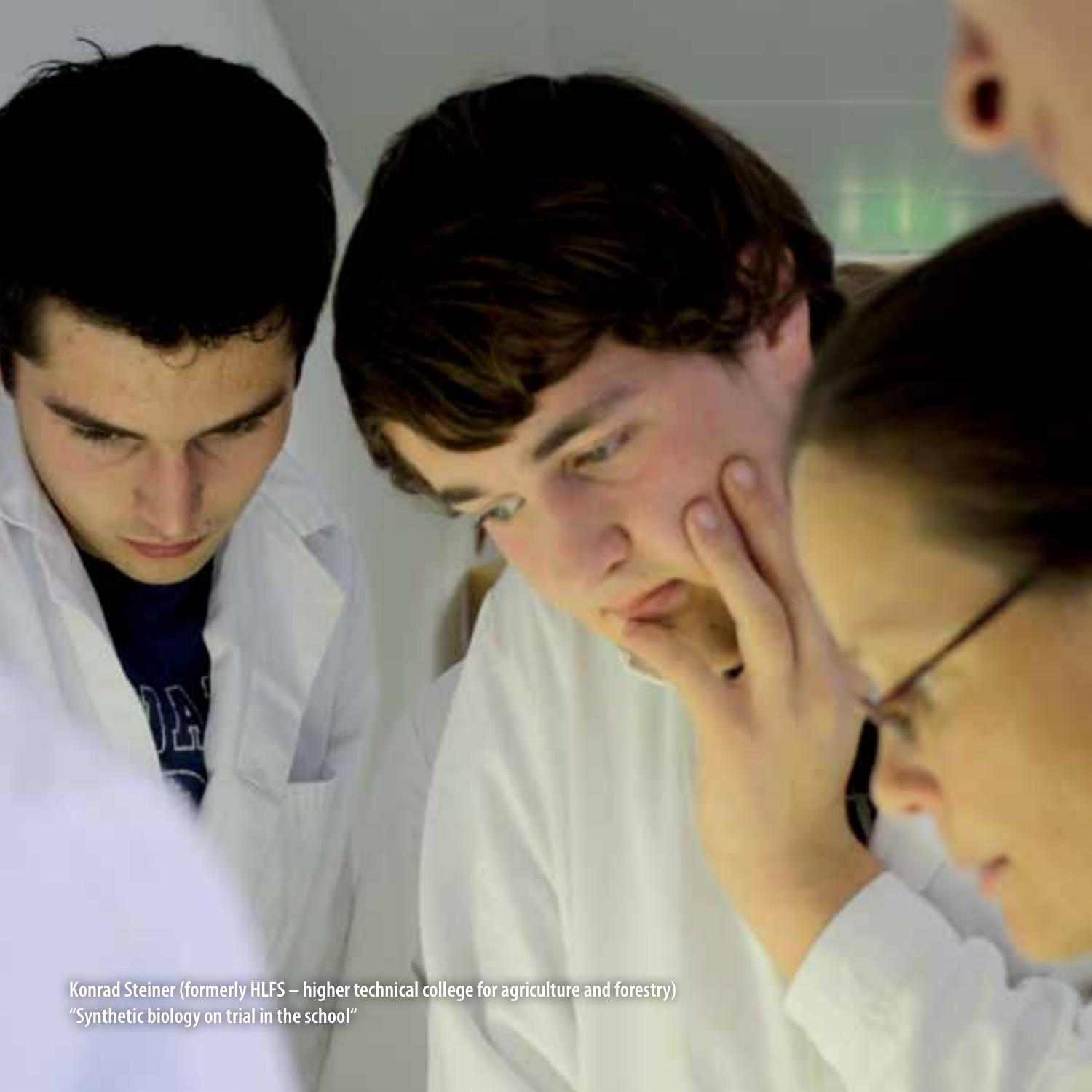#### *With teachers who help them.*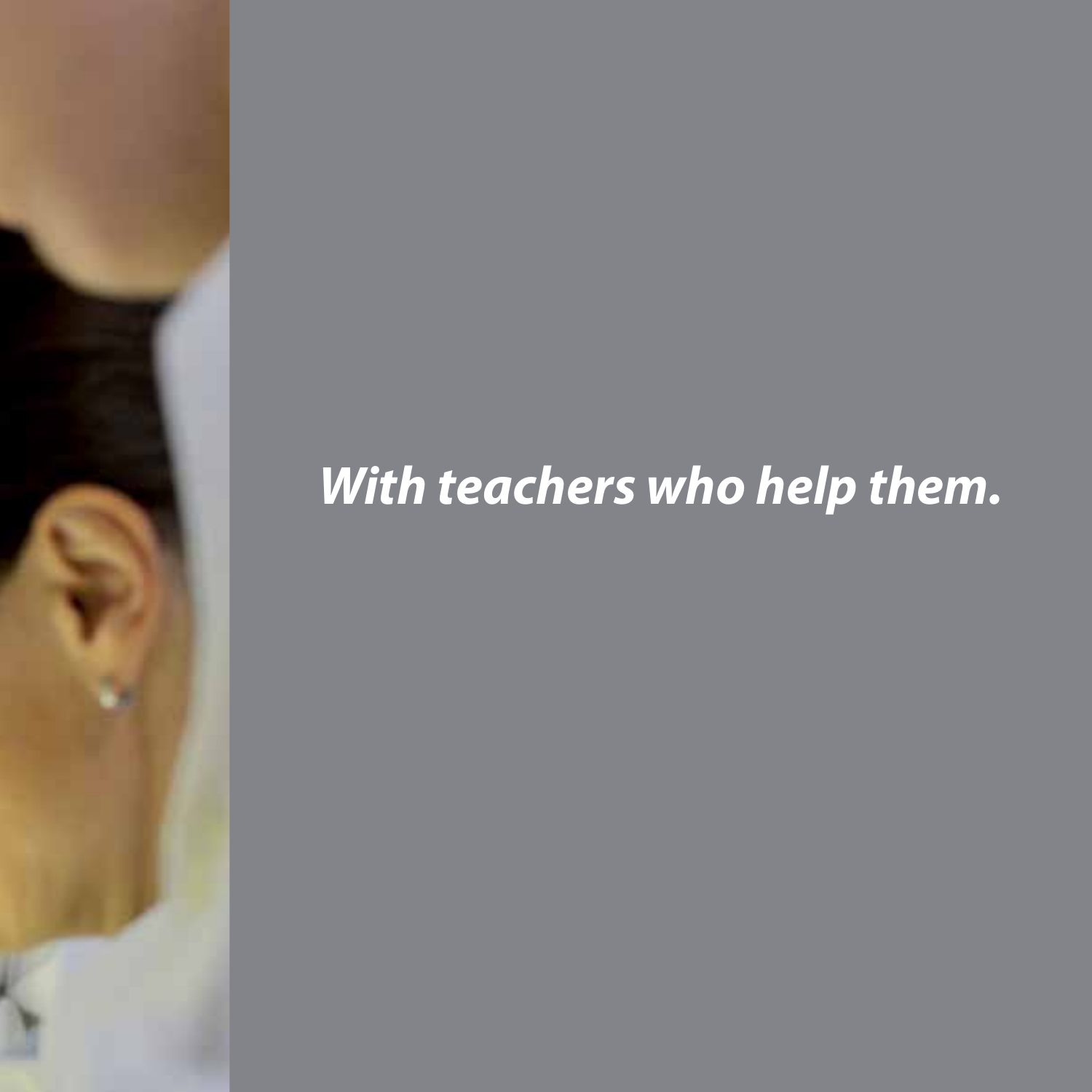## *IMST therefore supports teaching staff.*

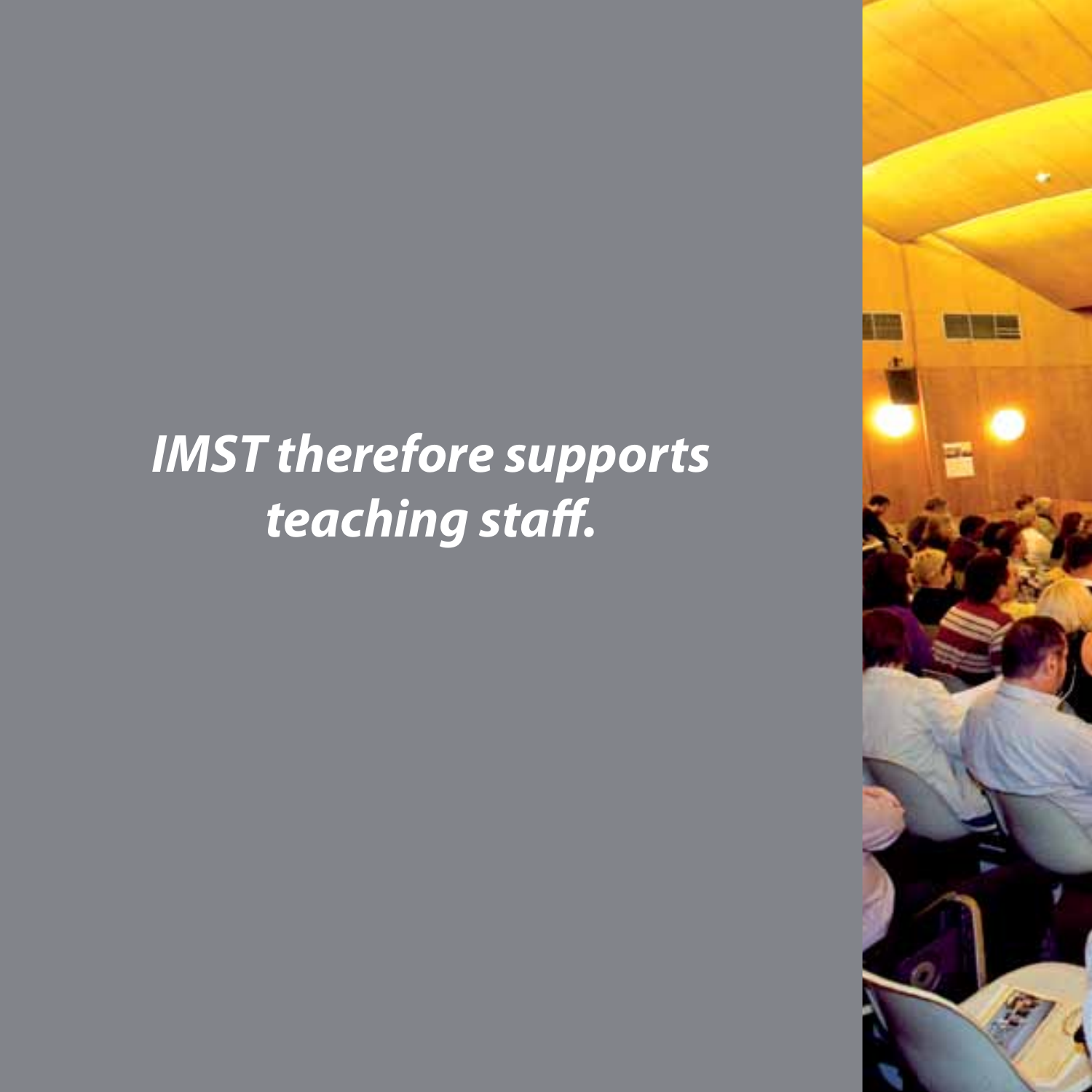**IMST Congress 2009**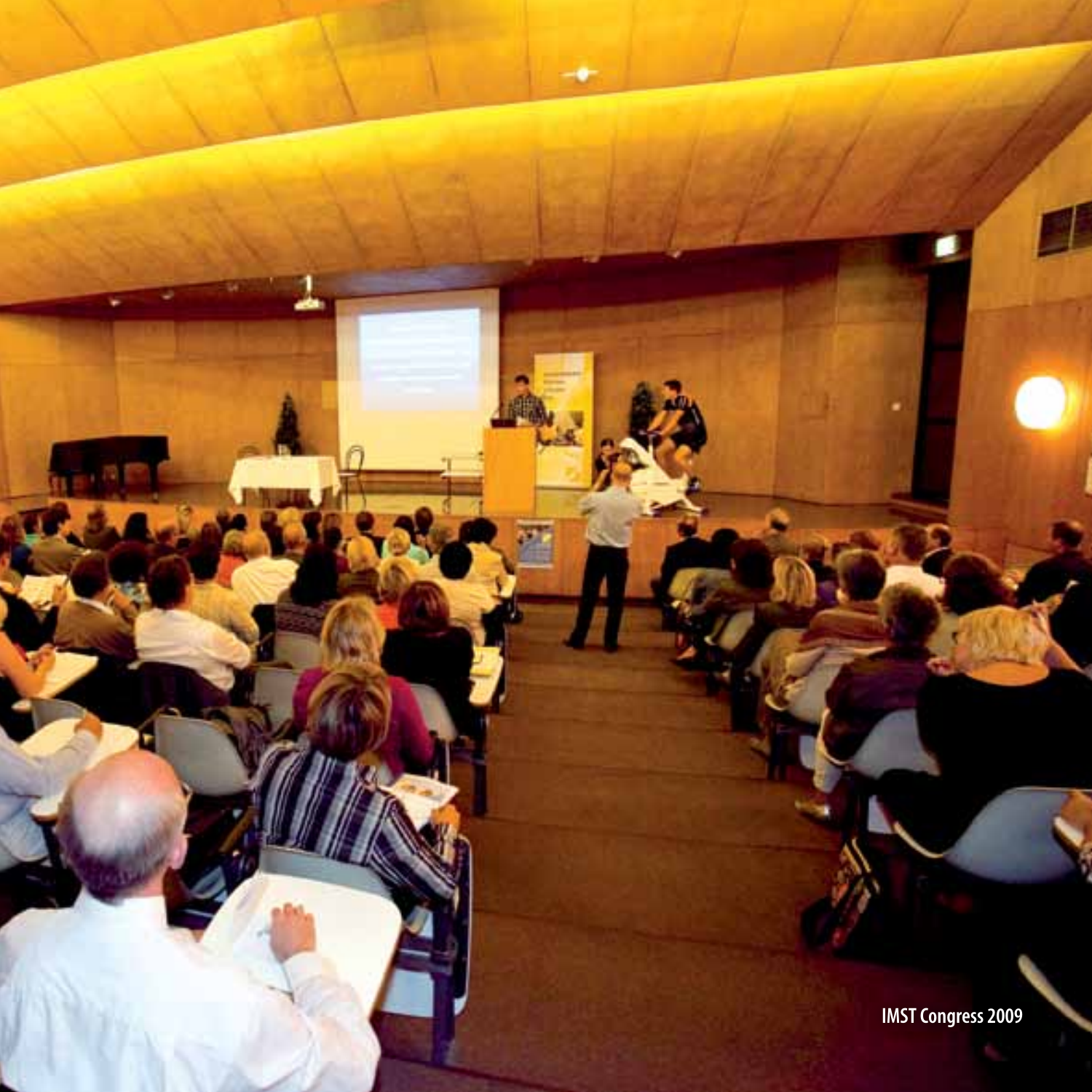**Robert Boczek (Bad** "The encouragement of individual, computer-aided learning methods i supported by the Moodle learning The project report findings are available online in the IMST

AMSUNG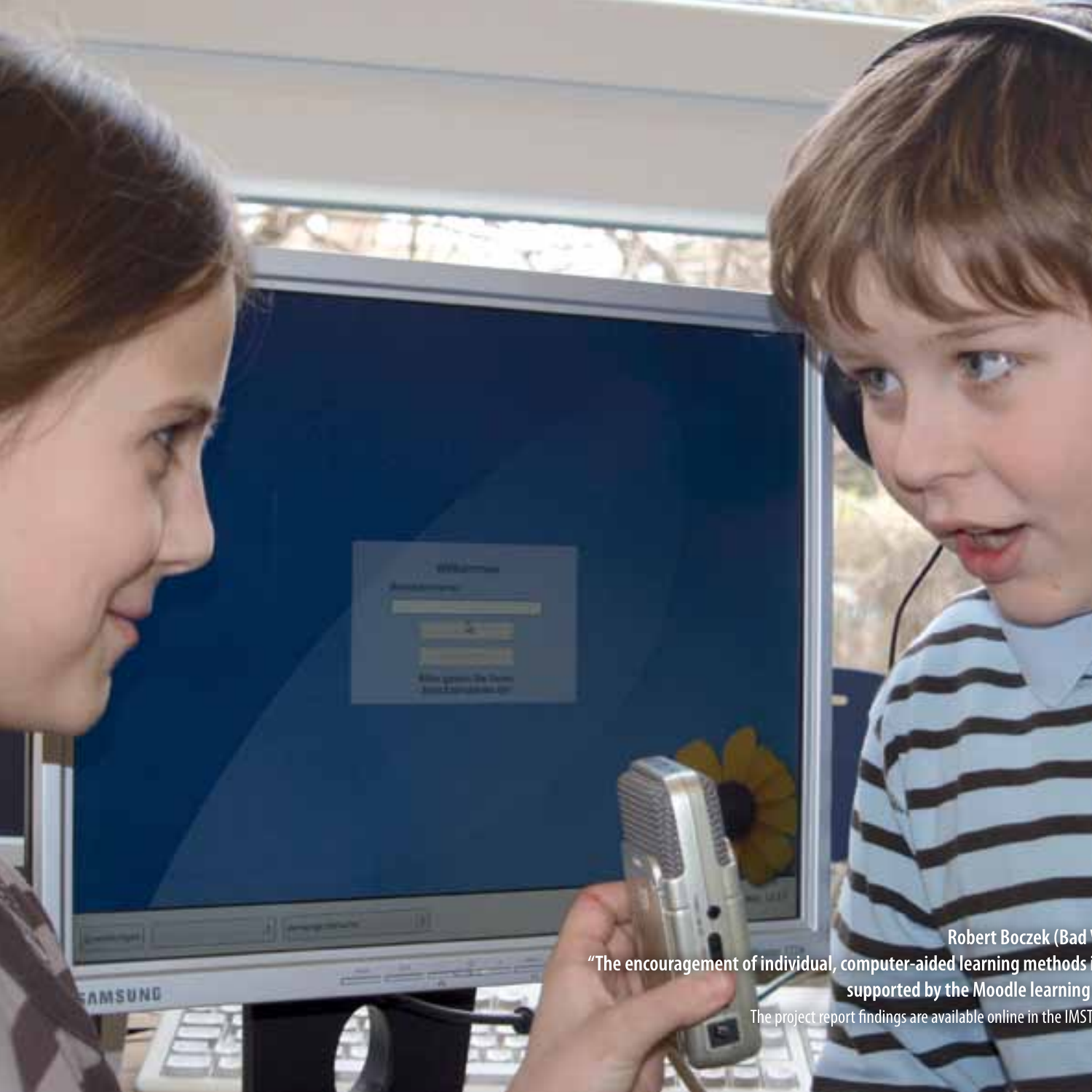

**Robert Boczek (Bad Vöslau primary school) "The encouragement of individual, computer-aided learning methods in specialised subjects,** management system<sup>"</sup> wiki: www.imst.ac.at/wiki: w

## *The challenge*

Austria's educational system performs below average in international school inspections, such as TIMSS and PISA. Problem areas are mathematics and science, as well as reading proficiency. The performance of pupils lies well below their foreign counterparts and pupils generally show little interest for mathematics and science.

A study has attempted to provide reasons for this: **New scientific insight into teaching a particular subject (teaching methodology) is seldom practised or applied to the lesson. At the same time, teachers are often fighting their own battle in attempting to raise the standard of teaching.**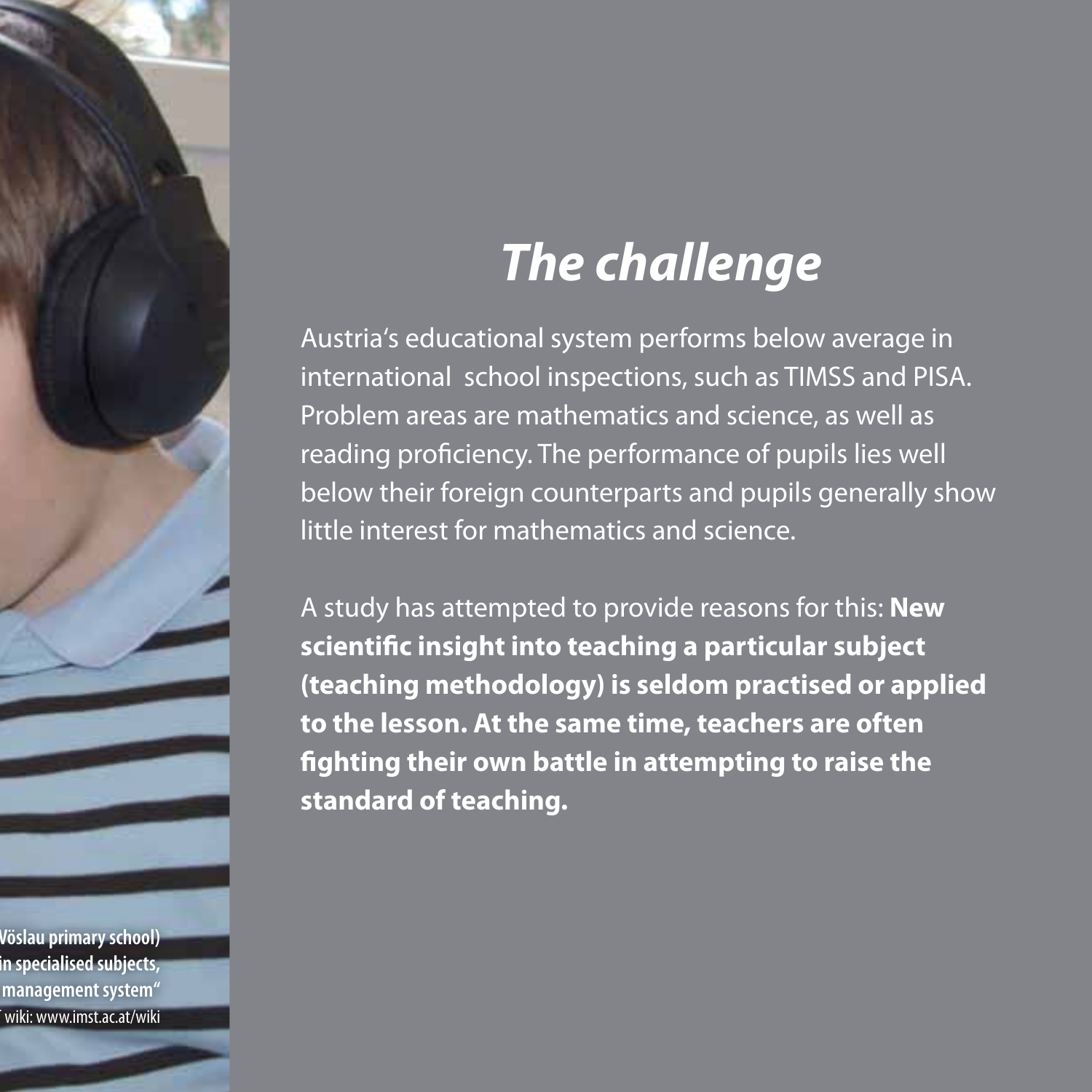#### *The solution*

The nationwide **IMST (Innovations make schools top)** project offers a solution. Scientific researchers support teachers in raising the standard of their lessons. Within networks, staff and teachers have the opportunity to exchange ideas and discuss their lessons and schools.

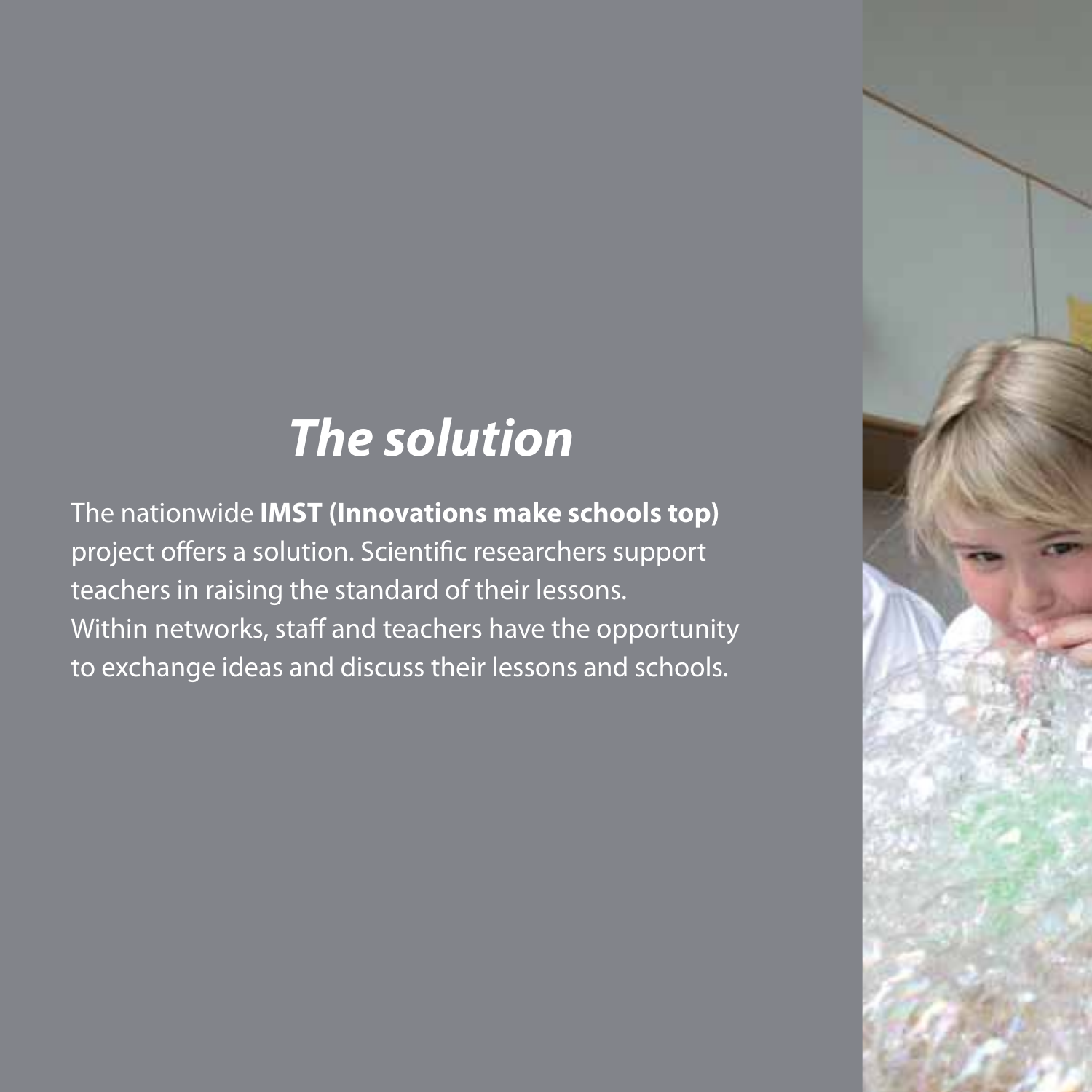**Ida Regl (Lichtenberg primary school) "Sunny Side Up"** Photo: Hermann Wakolbinger The project report findings are available online in the IMST wiki: www.imst.ac.at/wiki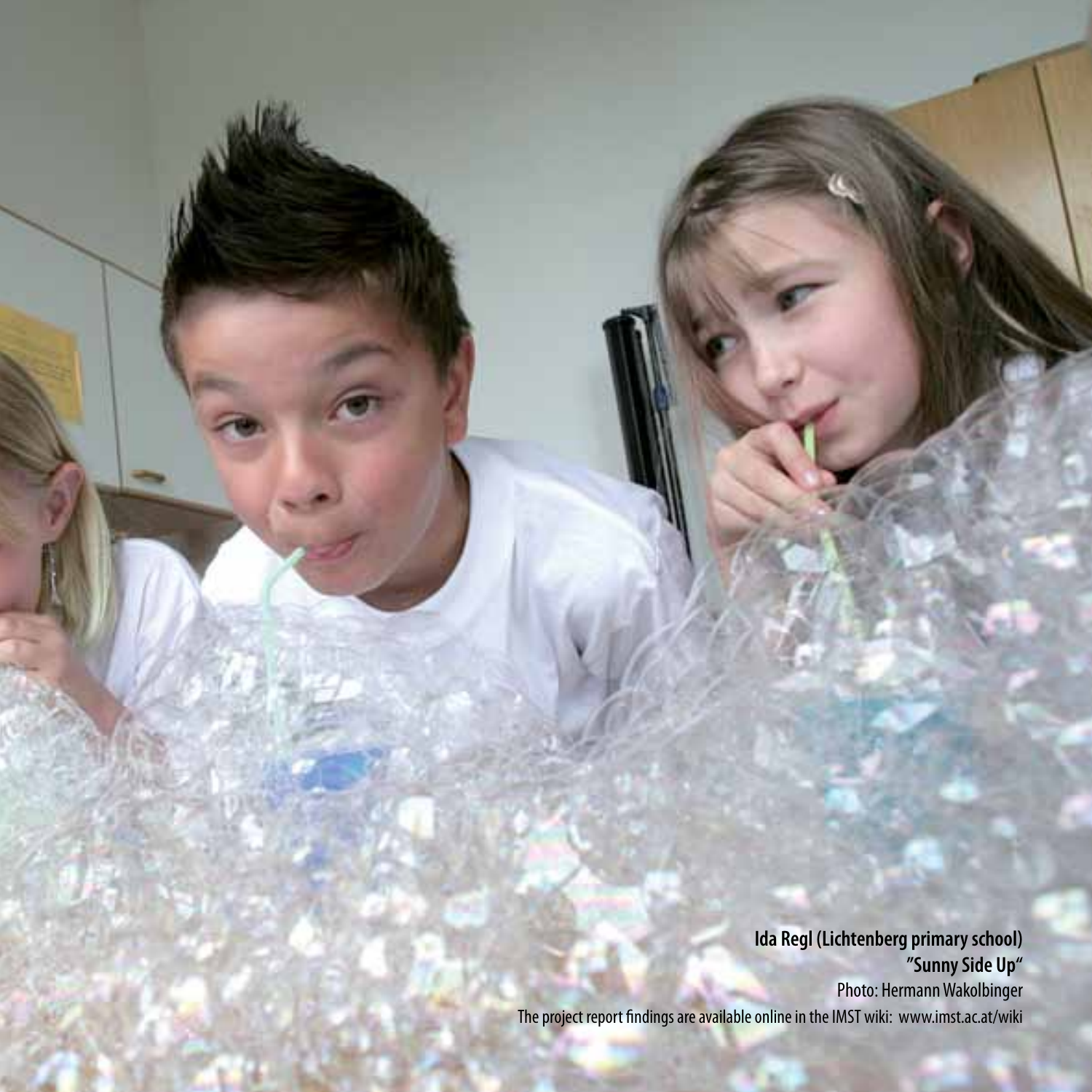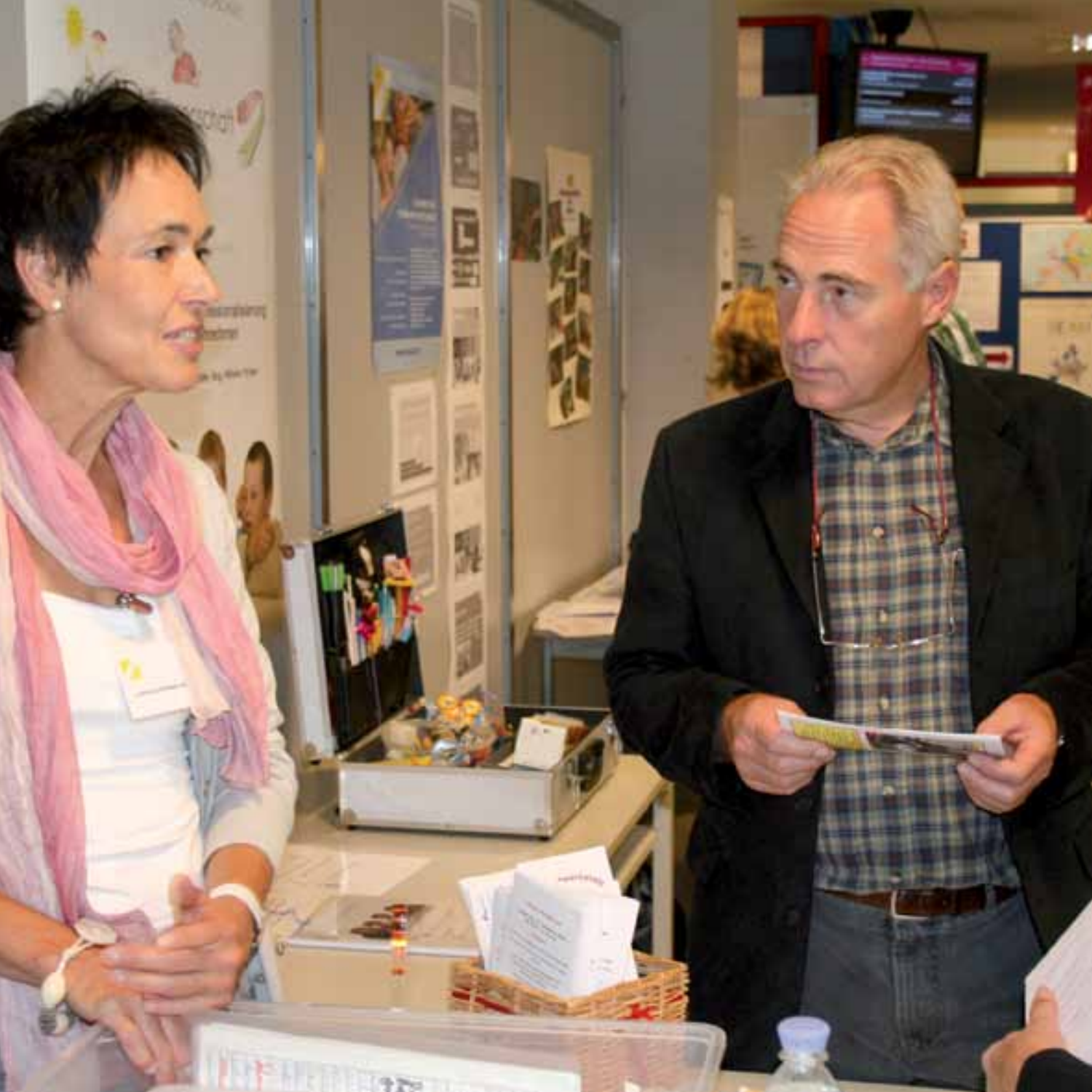

#### *Putting it into practice*

Input and support from the teaching staff themselves is essential to the success of the project. Equally important is an acknowledgement that their standard of their lessons can be raised and develop ideas, which are then proposed as **IMST themed programmes**. This is available to mathematics, information technology, science, German and technology teachers in all school forms. Experts and scientific researchers supervise the teachers throughout the implementation of the projects, with innovative concepts arising. These may also be introduced into a number of different schools.

The roles of the **IMST networking project** include to increase the circulation and further develop the network, as well as **supporting the creation and expansion of regional networks** throughout all of Austria's Federal states. These networks form a platform between theory and practice, and support the open exchange of issues related to schools and teaching.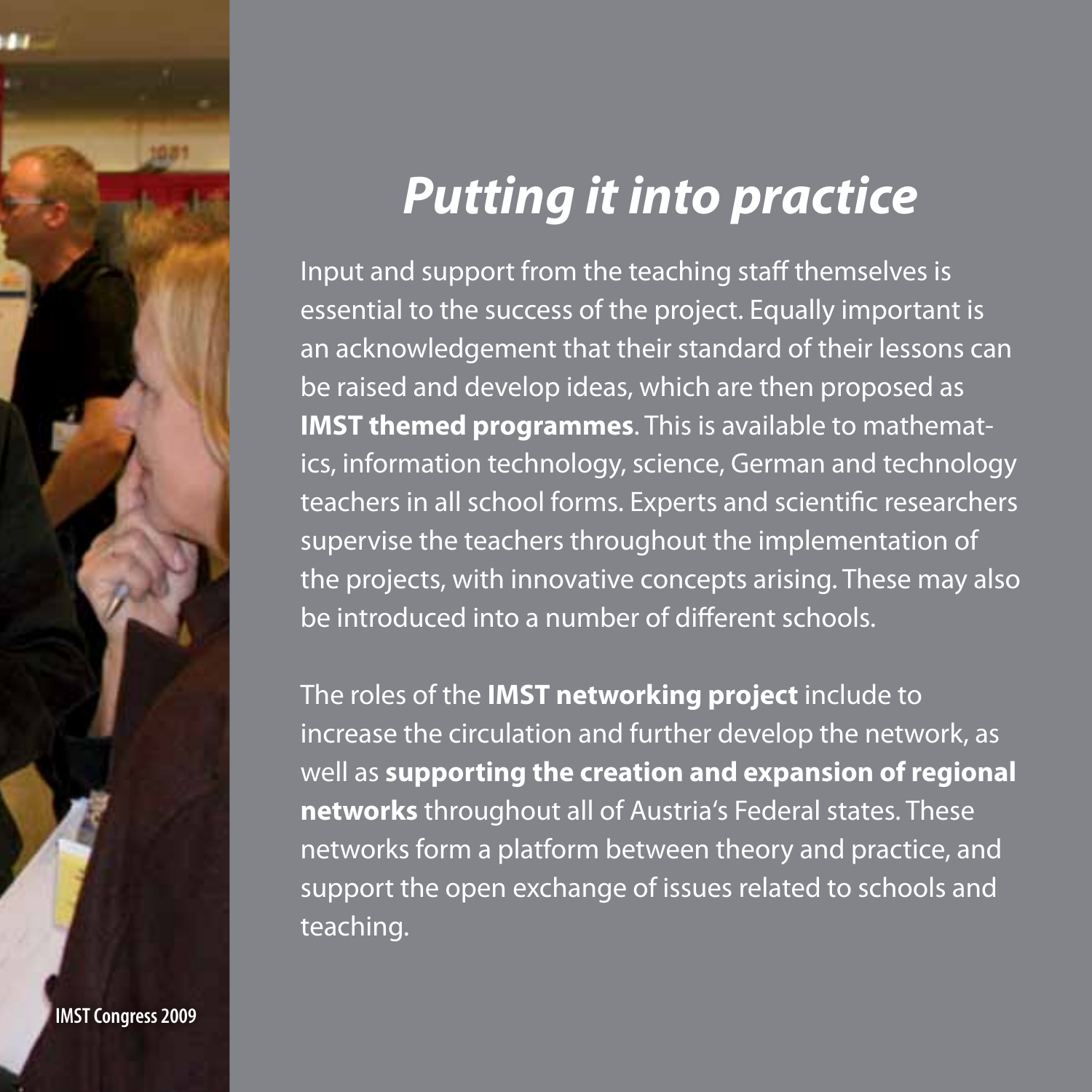#### *The strategy*

IMST can be applied to both **single lessons** as well as **educational structures**. Teaching staff take the initiative to run innovative teaching and educational projects, and work together in the networks. At the same time, IMST goes a step further, and cooperate closely with teacher training colleges and universities on these themed programmes. The federal school inspectors are also active within these networks, and irrespective of the long-term school structure debate, take the opportunity to establish workable cooperations and assist in making use of **synergies within the educational system**.

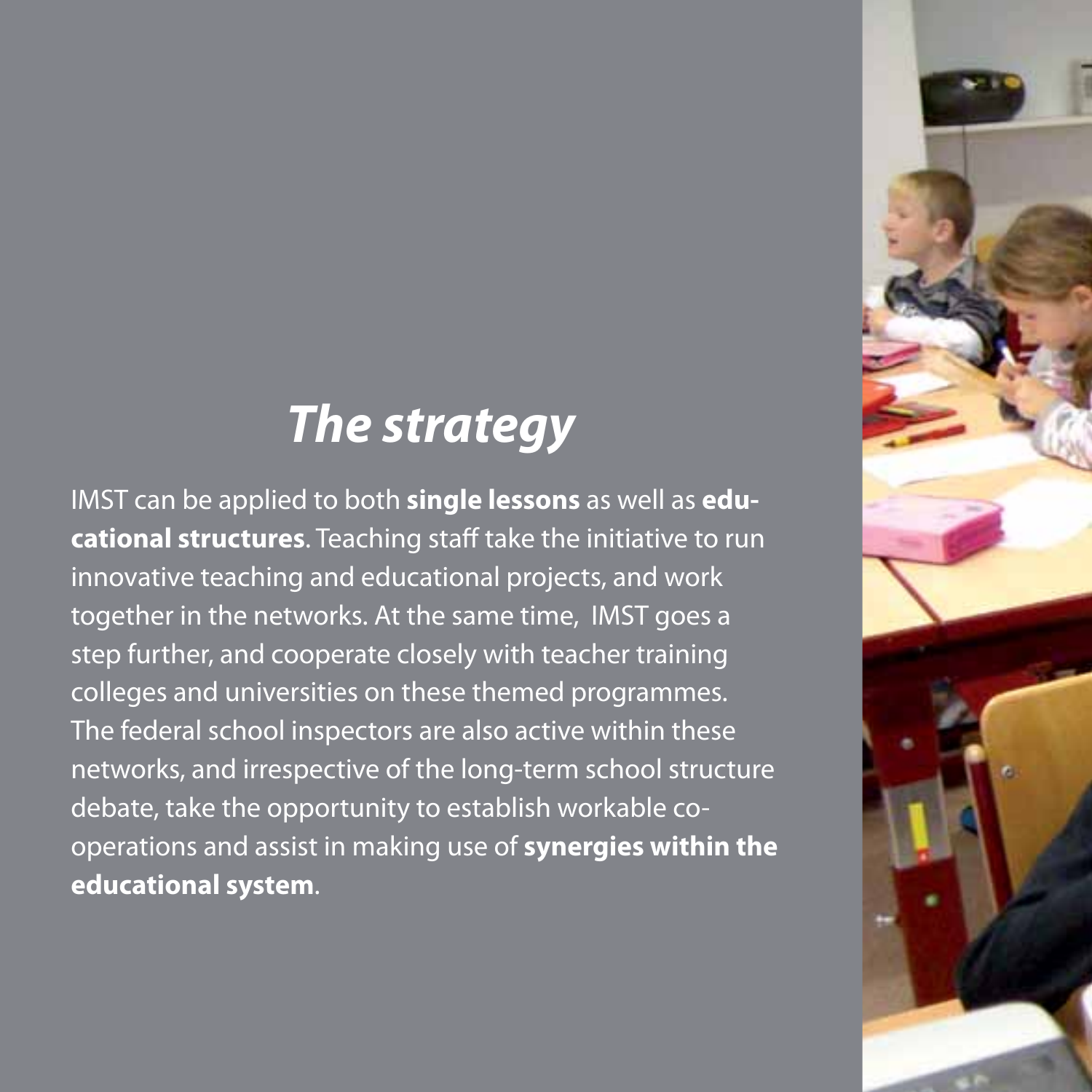**Anna Krizan (Leobersdorf primary school) "Support of an interlinked thought approach to mathematics, aided by the use of computers and mind maps"** The project report findings are available online in the IMST wiki: www.imst.ac.at/wiki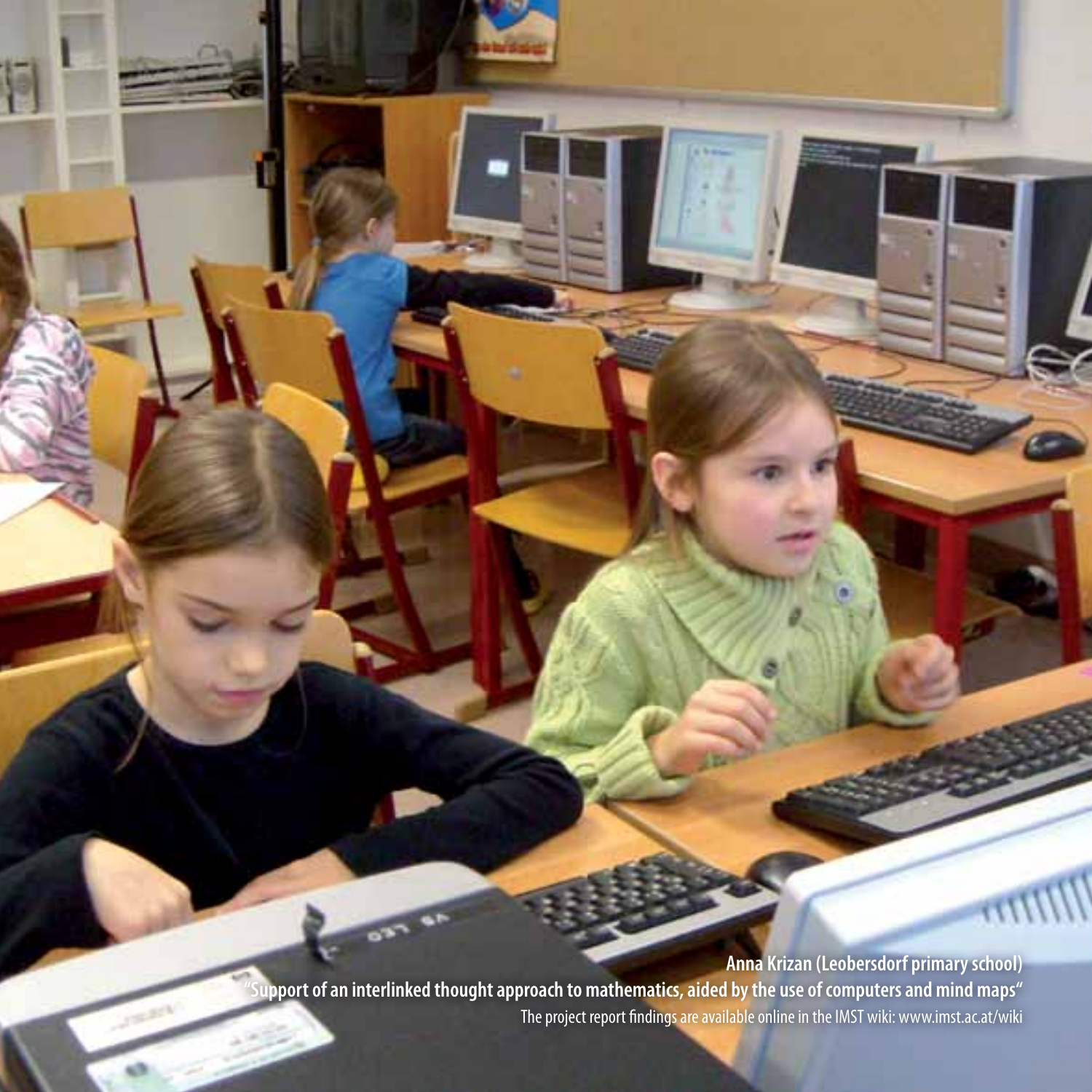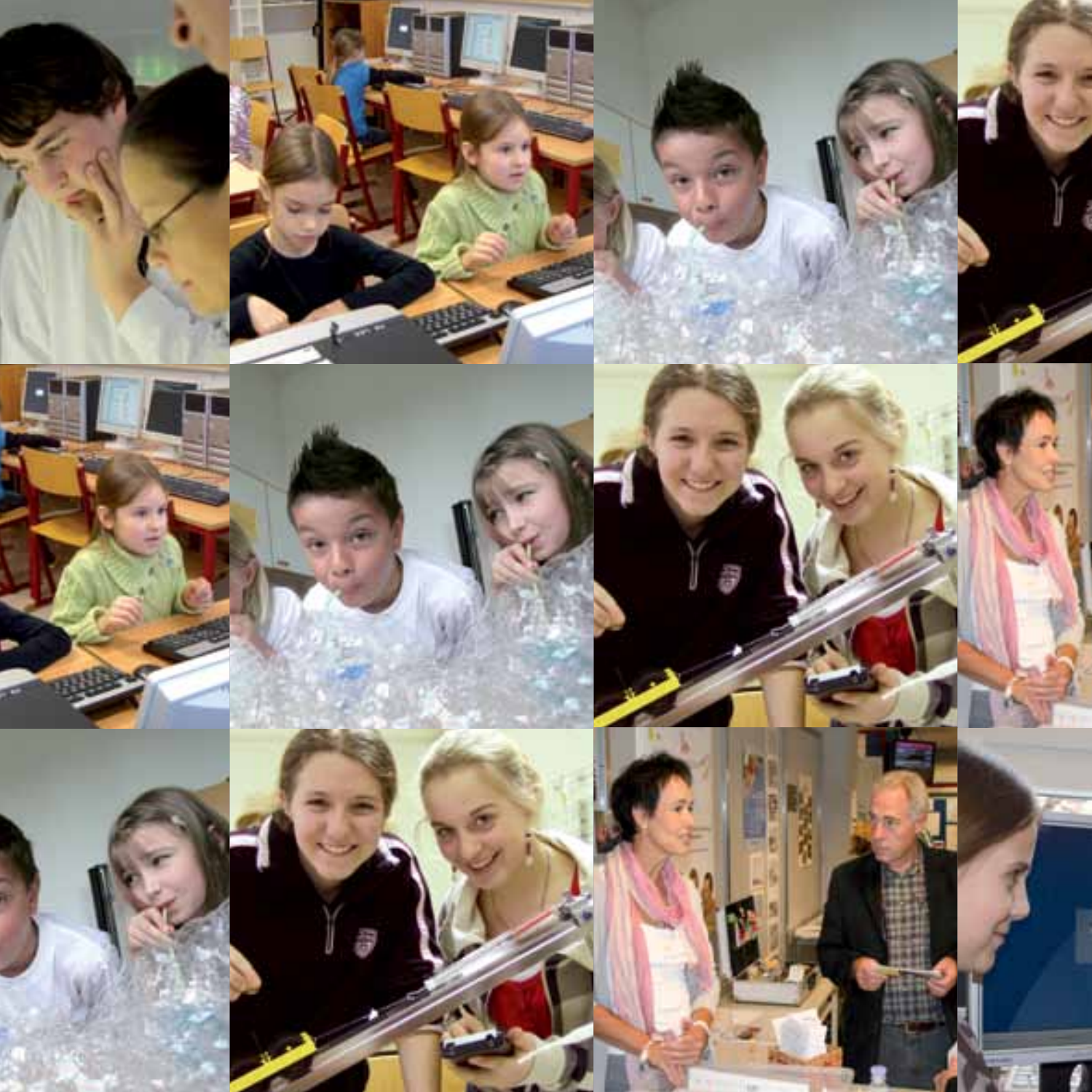# *IMST: Many people. Many institutions. One goal.*

The BMUKK is a principle financial supporter of IMST. Its implementation is coordinated and supervised by the Institute of Instructional and School Development at the Alpen-Adria University of Klagenfurt. Over 84 people from twenty institutions currently work in the network and themed programmes, and every year, approximately 100 projects and networks are supported in all nine Federal states. Some 7,000 teaching staff are involved annually. **They are all IMST.**

*"I met colleagues and saw that they were experiencing similar problems. Discussions with them helped me to find new methods in teaching."*

*"A positive aspect of IMST is that teachers are encouraged to work together, and no longer have to work alone."*

*"IMST not only helped me to develop a new sense to my personal skills as a teacher, it also increased my selfesteem."*

*"At IMST, theory and practical experience are by no means areas of conflict or tension, but rather form an equal balance with each other."*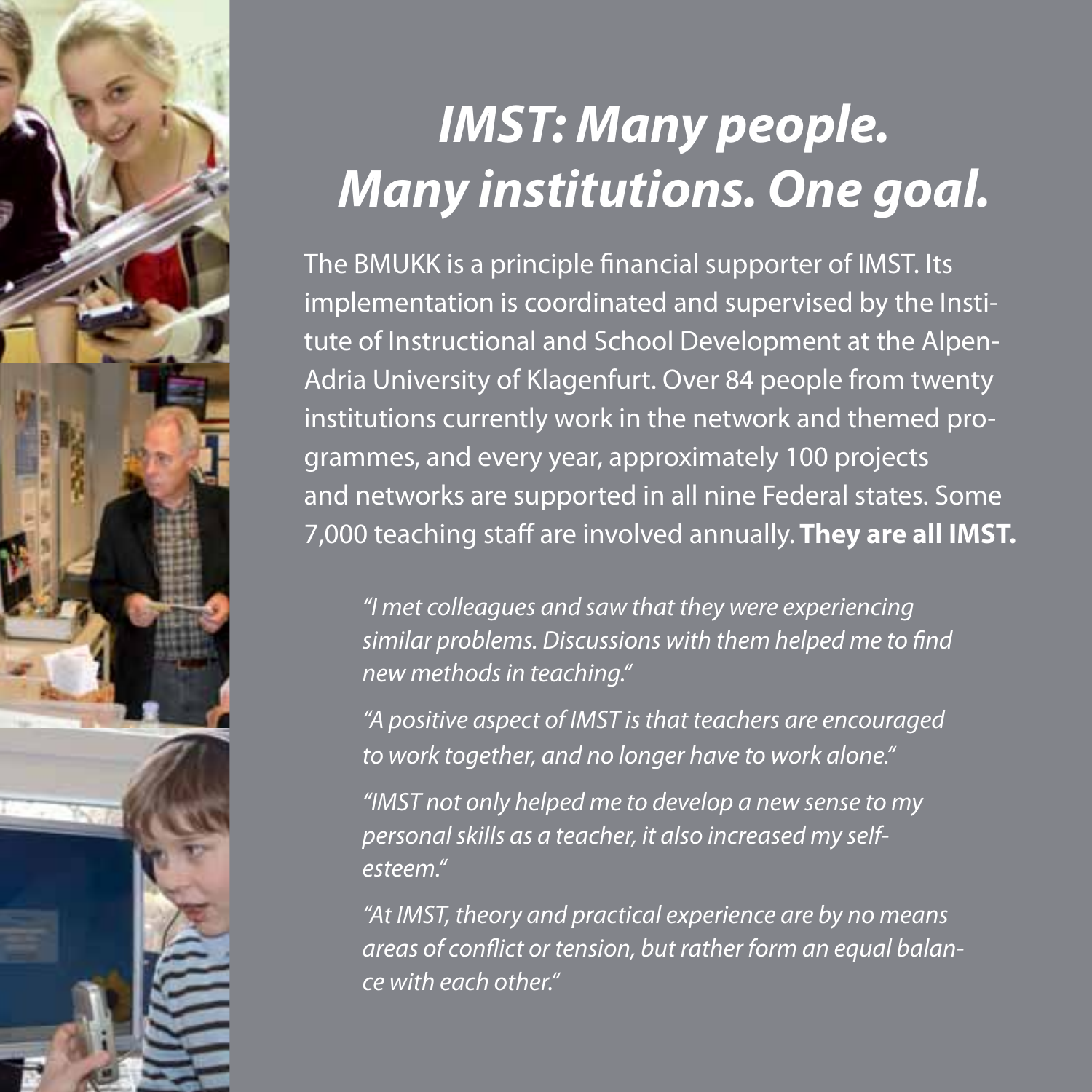#### *Want to be involved?*

Please find further details related to the project on this link www.imst.ac.at

Projects that have already been successfully implemented can be found in the IMST wiki: www.imst.ac.at/wiki

We welcome all teachers specialising in mathematics, information technology, science, German and technology from all forms of schools to apply. Please do not hesitate in contacting us via email

#### **imst@aau.at**

or by telephone

**+43 463 2700 6134**

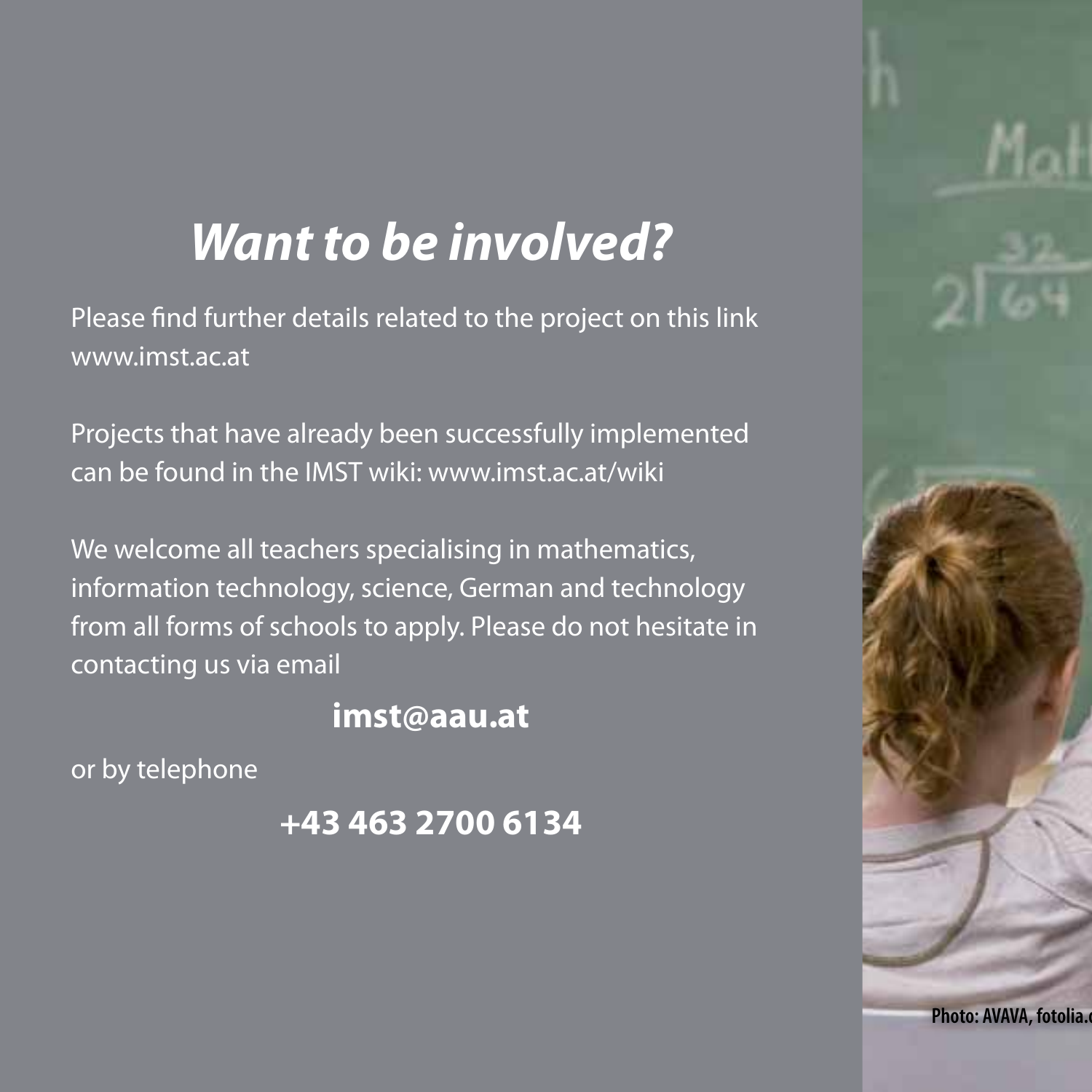